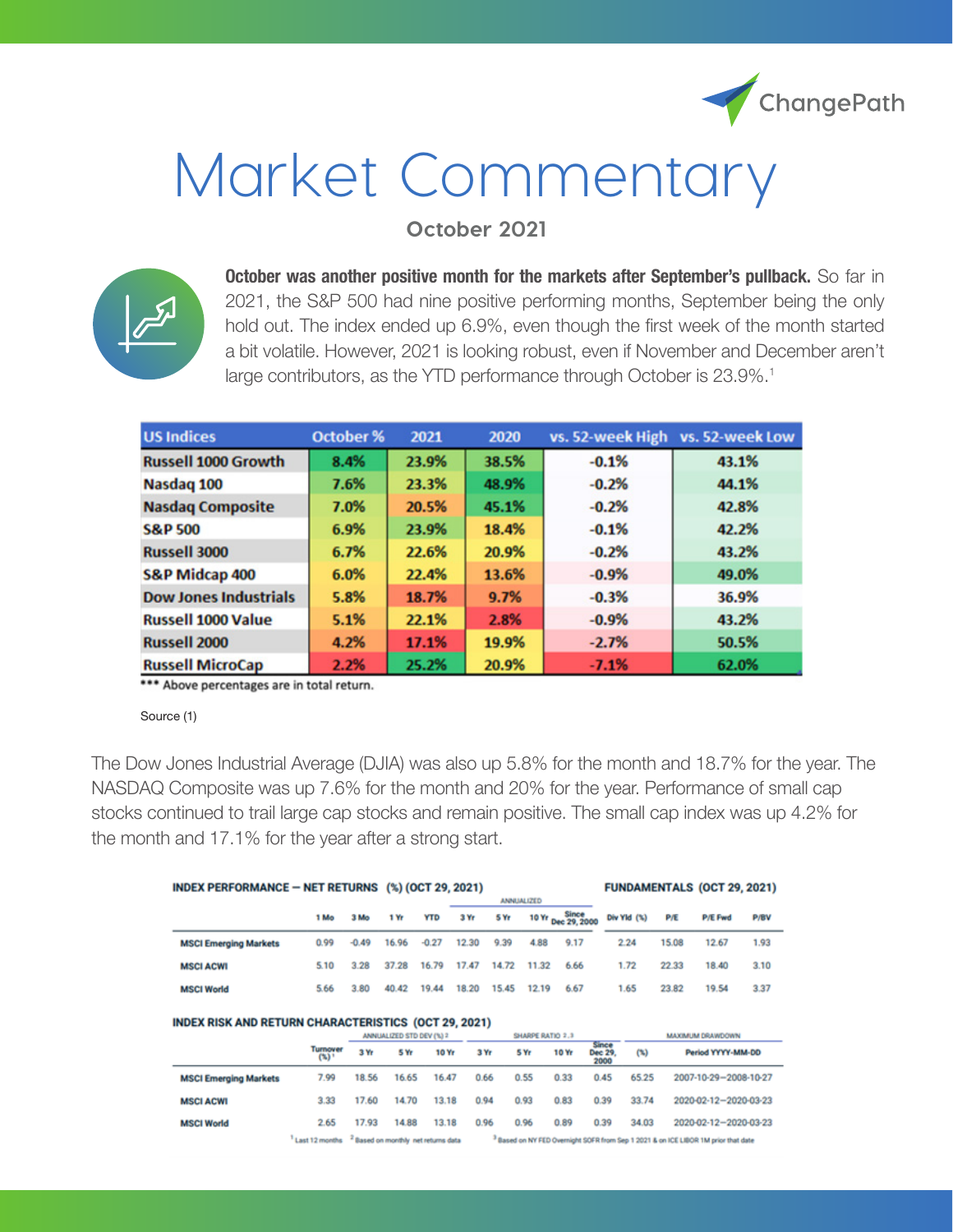Similar to U.S. Equities, International Equities did well during October with performance over 5%.<sup>2</sup> Emerging Market Equities lagged the pack with a measly performance of just below 1%.

This trend of U.S. Equities dominating International is a decades-old story and appears to continue the trend into the near future.<sup>3</sup>



### **THE VIRUS**

It's been just under two years since the world was introduced to COVID-19 and it remains an important market driver. While the Delta variant was a big cause for concern during summer, reopening businesses are on the upswing. The large rollout of vaccines both domestically and globally have helped the upswing. Below is a graph of the United States' progress toward immunity.<sup>4</sup>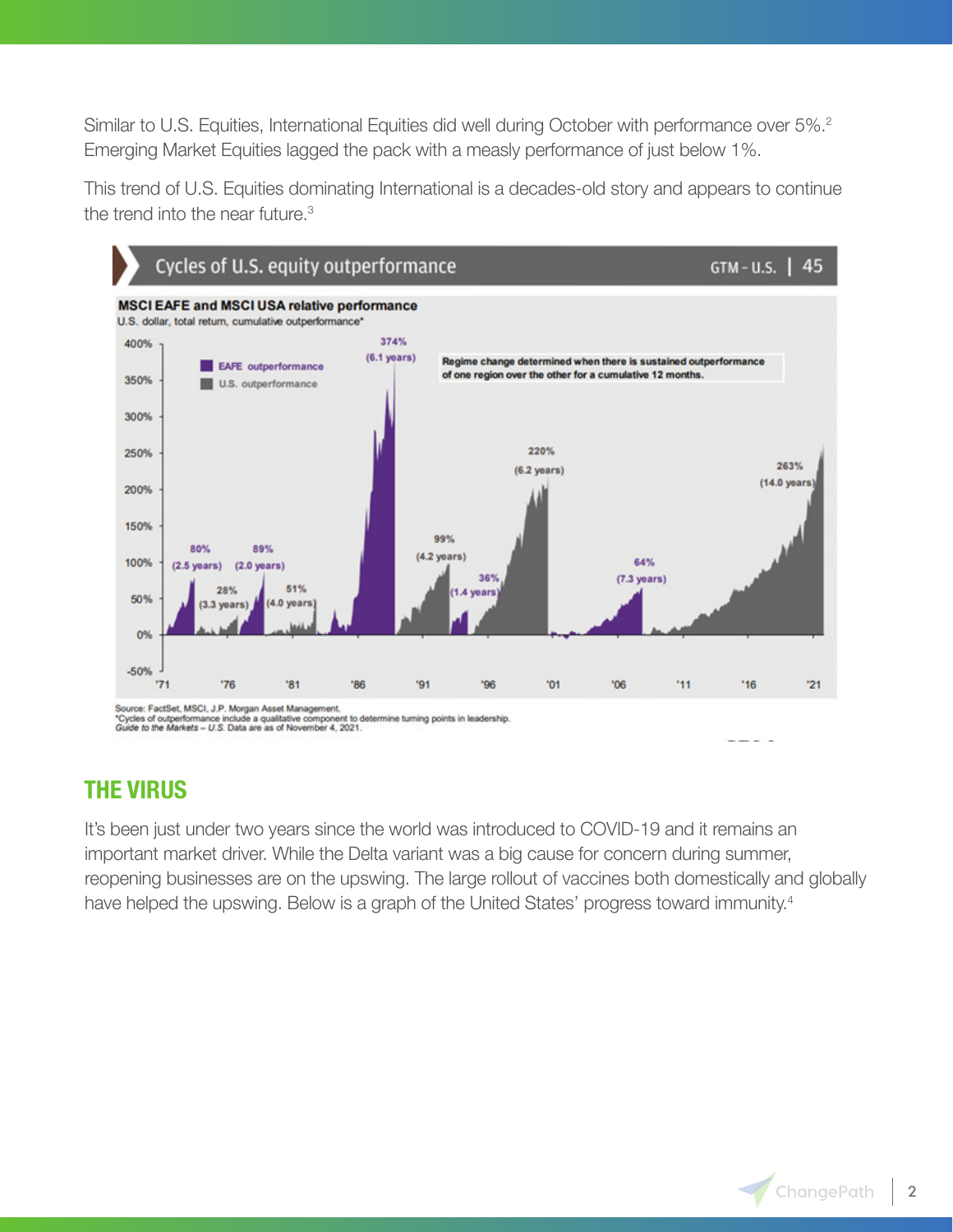

On November 2, the Center for Disease Control announced Pfizer's children's vaccine was approved.<sup>5</sup> With additional vaccines for children age 5-12, immunity population will soon increase. As vaccines roll out, it's positive news for the markets.

## **THE ECONOMY**

Real GDP in the United States increased 2%, and an annual rate in the third quarter of 2021 according to the advance estimate released by the Bureau of Economic Analysis. These figures are down from the second quarter increase of 6.7%.<sup>6</sup>

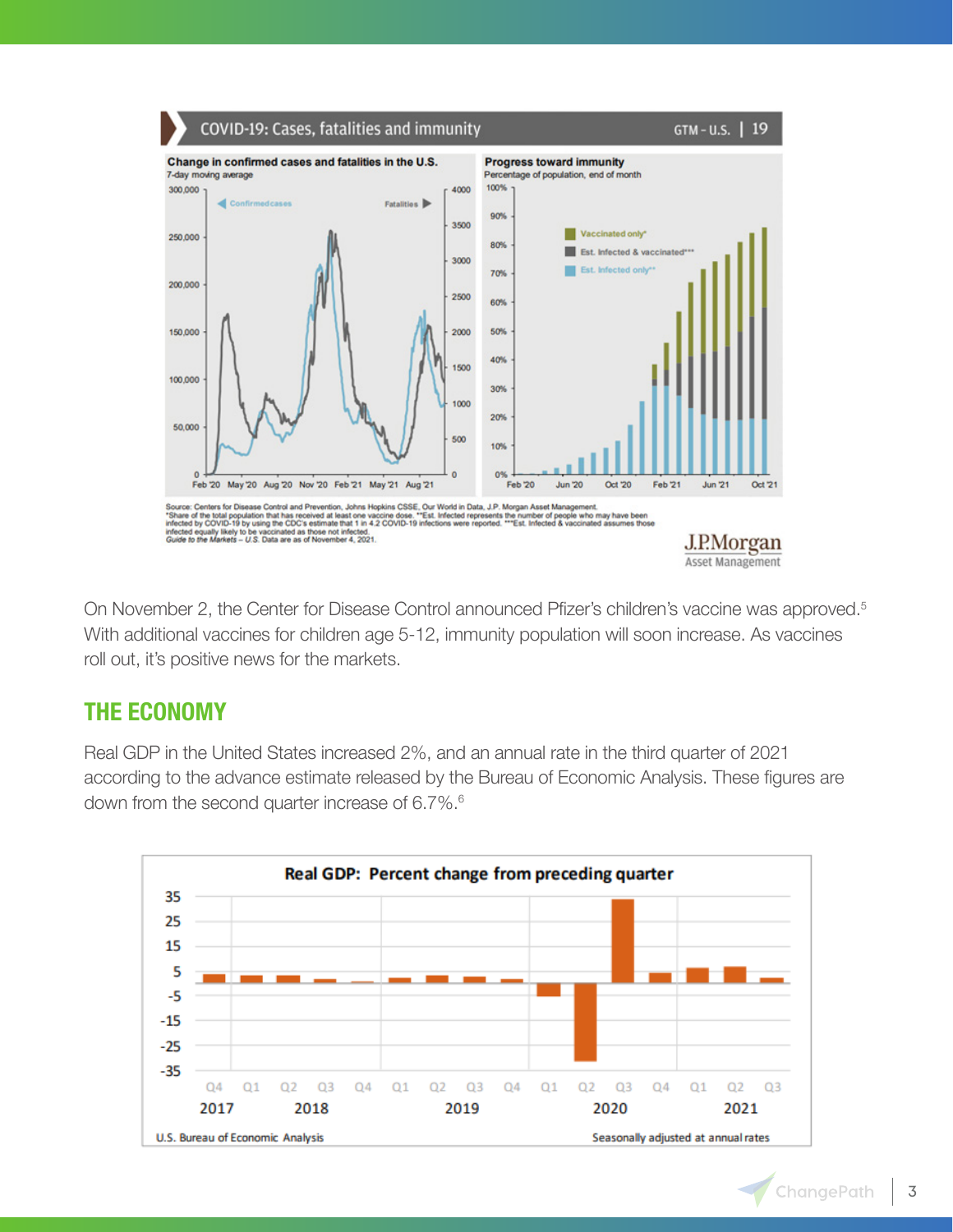According to the Bureau of Economic Analysis, the GDP increase was driven by private inventory investment, personal consumption expenditures (PCE), state and local government spending and nonresidential fixed investments. These increases were offset partially by decreases in residential fixed investment, federal government spending and exports. Additionally, imports, a subtraction from the GDP calculation increased.

Looking at the positive contributors for GDP, the increase in private inventory investment was led by the non-durable goods industry, reflecting increases in wholesale trade and in retail trade, including motor vehicles and parts dealers. The increase in Personal Consumption Expenditure (PCE) was mostly due to an increase in services, which were somewhat offset by a decrease in goods. Contributions in services were generally widespread with the largest contributions coming from "other" services (mainly international travel), transportation services, and health care. Increased spending by state and local governments was led by employee compensation, most notably in education. Intellectual property products (such as software) led the increase in nonresidential fixed, which was only partly offset by a drop in structures and equipment.

A decrease in residential fixed-investments, decreases in improvements and in new single-family structures negatively impacted the GDC. Non-defense spending on intermediate goods and services declined and thus, reflected the federal government spending. The decrease in exports also reflected a slight increase in services, but not enough to offset goods. The increase in imports was led by travel and transport services. Also during the third quarter, the GDP decelerated based on the slowdown in PCE.

#### **INFLATION**

Inflation has been a big talking point for many financial pundits in recent months. Inflation is nearly at its highest level in 30 years.<sup>7</sup>

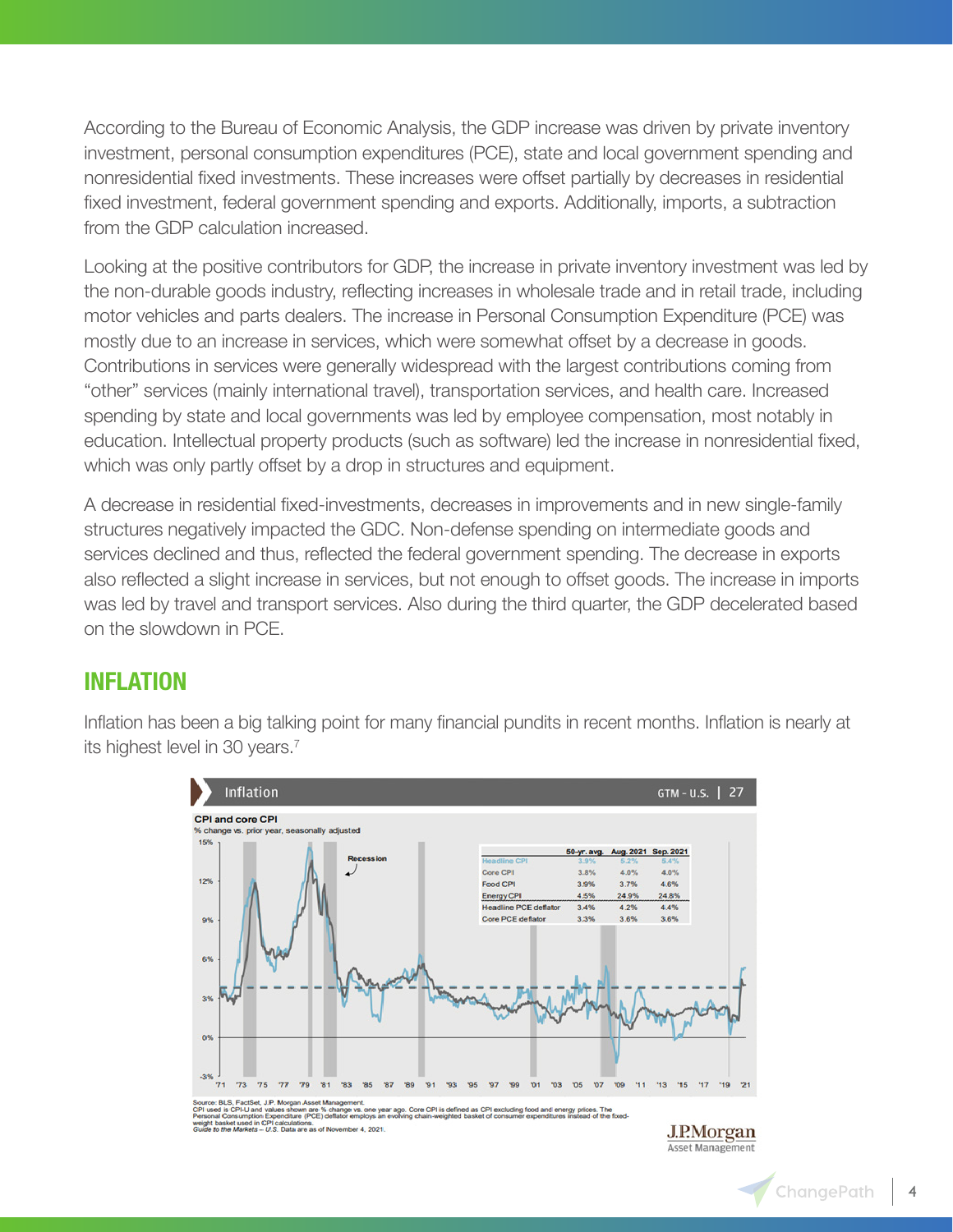Several factors are driving inflation upward, including short-term factors like supply-chain constraints and record consumer-saving behavior. Additionally, some intermediate-term factors like dramatic price increases in housing and rent, rising wages, and rising energy costs are notable. These short to intermediate term factors may be dampened in the future by longer term factors such as technology increases, globalization and an aging demographic.

In the interim, inflation is looking to impact this year's Thanksgiving dinner. At the center of many holiday meals is turkey! The cost is expected to exceed the 2015 benchmark set by the Department of Agriculture which was \$1.36 per pound. The 2021 cost will exceed that benchmark by at least \$.25 per pound.<sup>8</sup>

Increasing inflation is going to create a balancing act for the Federal Reserve. On one hand the Fed still feels the U.S. economy needs assistance, as it has yet to recover roughly five million lost jobs during the pandemic. On the other hand, inflation is increasing steadily as Americans continuing to spend despite widespread shortages. The Fed will continue to struggle with this balancing act for the near term. During their November 3 meeting, the Fed left interest near zero as part of a long-term strategy to fuel employment.<sup>9</sup>

In addition to keeping rates low, the Fed announced a plan to start tapering the bond purchase program. The program was designed so the Fed could purchase \$120 billion worth of bonds each month beginning mid-2022. This policy should combat inflation, because the bond market dictates the cost of borrowing, especially for home and automobile loans. With the Fed bond purchases, rates can remain low for consumers.

Some investors have shifted portfolios into equities to combat inflation and potentially insulate portfolios against future missteps by the Fed. Other investors have begun to explore fixed-income alternatives including high-yield and emerging markets bonds.

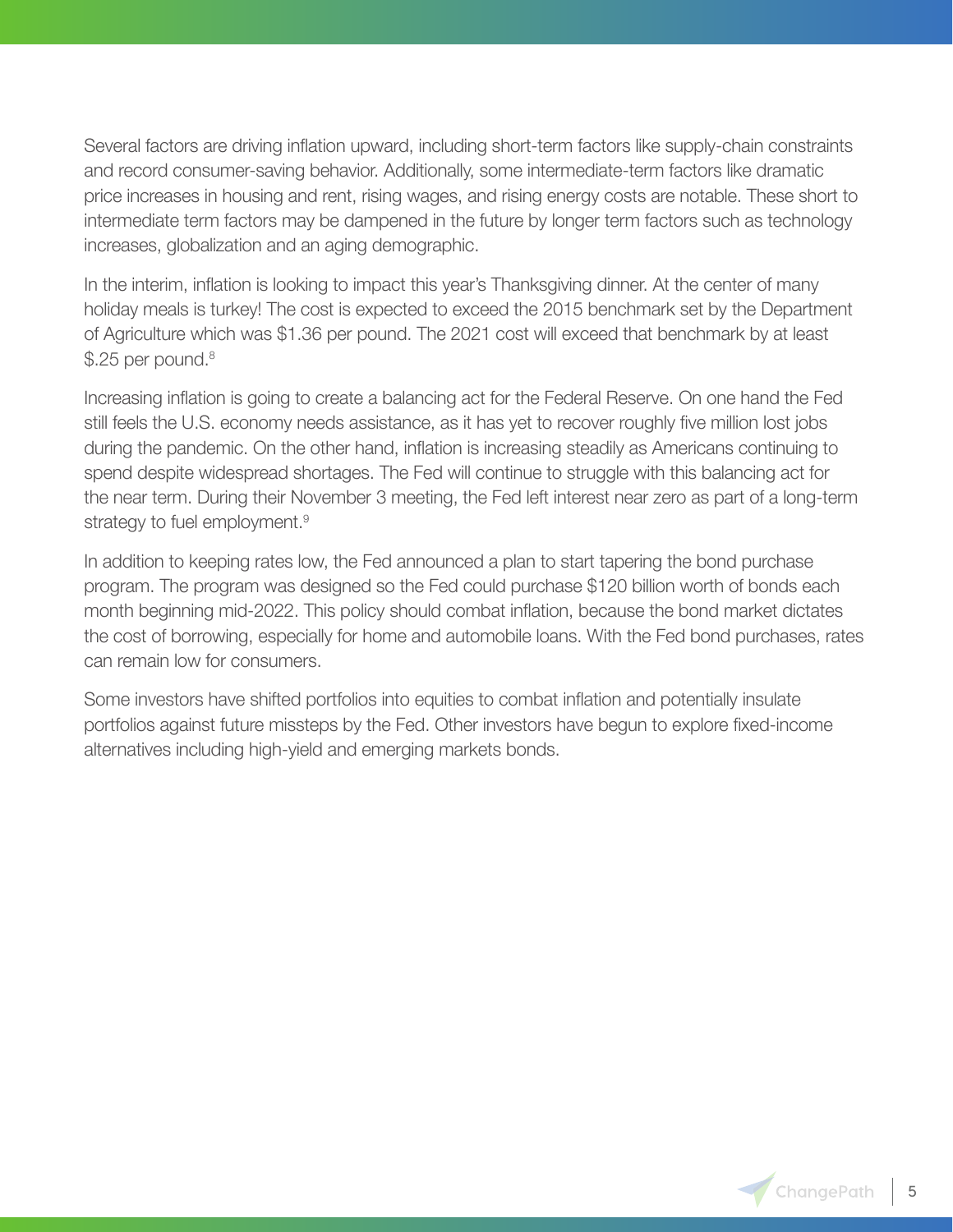## **CONCLUSION**

The equity markets and inflation are on fire right now and there are no guarantees that either will stay the course. Looking into 2022, the term structure of the Volatility Index is in contango, meaning the future price of volatility is higher than the spot price.<sup>10</sup>

#### Term Structure Data and Implied Volatility of Options on the S&P 500<sup>®</sup> Index



VIX Volatility Index values generated at: 2021-11-05 15:16 PM

According to this graph, the futures market volatility is set to rise during the early months of 2022. If market volatility has not been a part of conversations surrounding investing and portfolios, it's a good time to start a dialogue.

The current structure of the VIX future leads the outlook to be bullish, albeit cautious. There is potential for growth, but now is the time to be selective in the portfolio allocation. Moving more heavily into U.S. Large Cap, Government Bond and Growth Stocks can help insulate against volatility. Also, reducing exposure to Sector bets and Emerging Markets Stocks can possibly help reduce turbulence in portfolios.

The market is volatile, but history has shown disciplined investment approaches can be superior. The market could continue to fall until the close of year, but it might not. In the end, investing is about time in the market, not about timing the market. We continue to recommend a globally diversified approach based on an individual's risk tolerance. If you'd like to revisit your risk tolerance or talk about how the recent pull back in the market has made you feel, please don't hesitate to reach out and schedule a conversation.